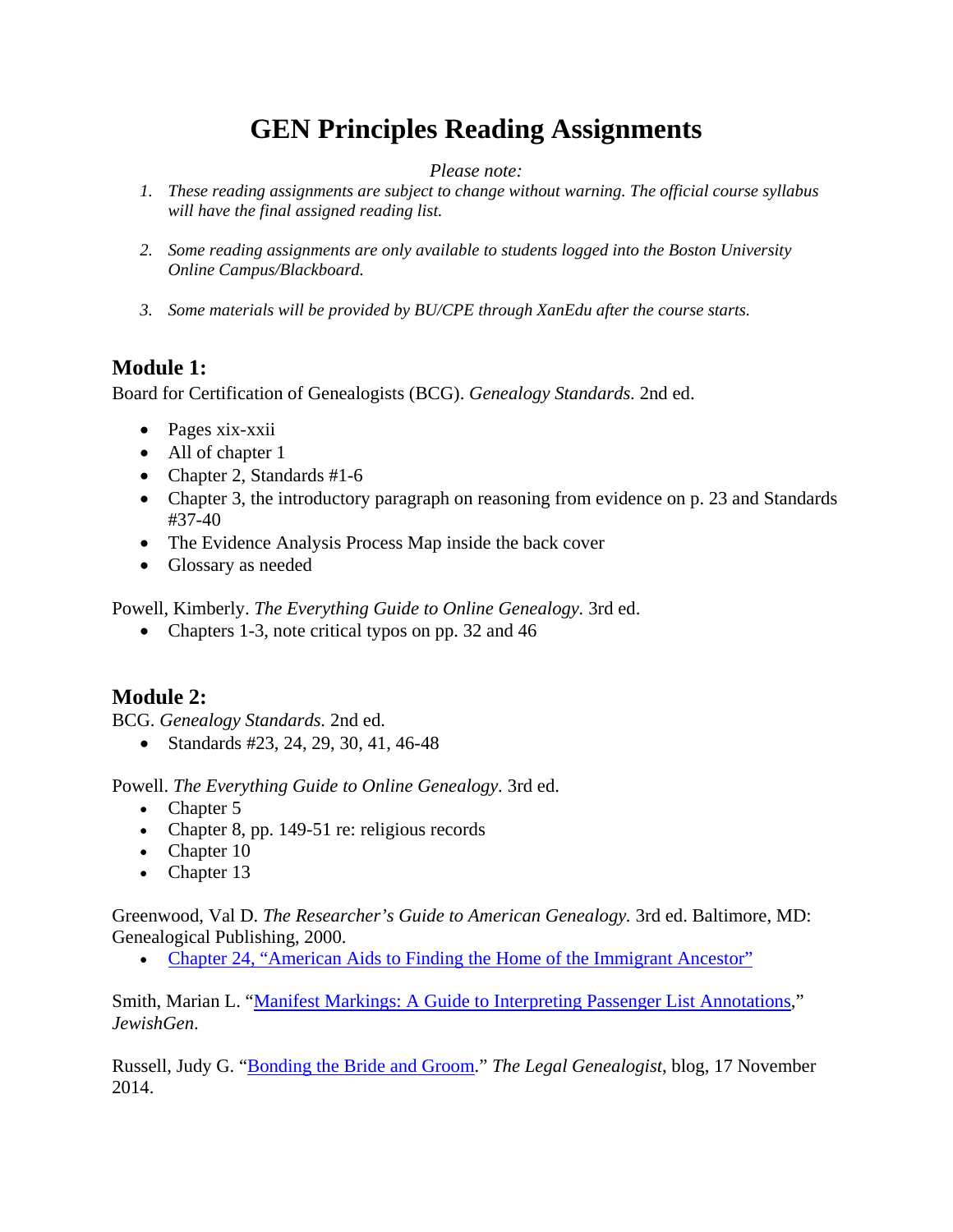Russell, Judy G. ["A Matter of Consent.](http://www.legalgenealogist.com/2017/07/06/a-matter-of-consent/)" *The Legal Genealogist,* blog, 6 July 2017.

**For reference:** United States Immigration and Naturalization Service, *[Foreign Versions,](https://www.familysearch.org/library/books/records/item/461996-foreign-versions-variations-and-diminutives-of-english-names-foreign-equivalents-of-united-states-military-and-civilian-titles-rev-1973?offset=1)  [Variations, And Diminutives of English Names: Foreign Equivalents of United States Military](https://www.familysearch.org/library/books/records/item/461996-foreign-versions-variations-and-diminutives-of-english-names-foreign-equivalents-of-united-states-military-and-civilian-titles-rev-1973?offset=1)  [and Civilian Title](https://www.familysearch.org/library/books/records/item/461996-foreign-versions-variations-and-diminutives-of-english-names-foreign-equivalents-of-united-states-military-and-civilian-titles-rev-1973?offset=1)*, revised. Washington, DC: US Govt. Printing Office, 1973.

# **Module 3:**

BCG. *Genealogy Standards*. 2nd ed.

• Standards #10, 12, 35, 36

Powell. *The Everything Guide to Online Genealogy.* 3rd ed.

• Chapter 14

Greenwood. *The Researcher's Guide to American Genealogy.* 3rd ed.

- Chapter 15, ["Understanding Probate Records and Basic Legal Terminology"](https://onlinecampus.bu.edu/bbcswebdav/pid-9839345-dt-content-rid-61912440_1/courses/22sprgmetog150_o1/course/module3/documents/cpeGenPrin_M3_Greenwood_15.pdf)
- Chapter 16, ["What About Wills"](https://onlinecampus.bu.edu/bbcswebdav/pid-9839345-dt-content-rid-61912440_1/courses/22sprgmetog150_o1/course/module3/documents/cpeGenPrin_M3_Greenwood_16.pdf)
- Chapter 17, ["The Intestate—Miscellaneous Probate Records—Guardianships"](https://onlinecampus.bu.edu/bbcswebdav/pid-9839345-dt-content-rid-61912440_1/courses/22sprgmetog150_o1/course/module3/documents/cpeGenPrin_M3_Greenwood_17.pdf)

Izard, Holly V. "Random or Systematic? An Evaluation of the Probate Process." *Winterthur Portfolio* 32 (Summer-Autumn 1997): 147-167. **Provided via XanEdu**

Russell, Judy G. ["The Beer Bust and the Surety Bond.](http://www.legalgenealogist.com/2012/02/28/the-beer-bust-and-the-surety-bond/)" *The Legal Genealogist,* blog, 28 February 2012.

Finley, Carmen J. ["Who Was Aunt Mary? A Brief Case Study in Identification and Kinship](https://onlinecampus.bu.edu/bbcswebdav/pid-9839345-dt-content-rid-61912440_1/courses/22sprgmetog150_o1/course/module3/documents/cpeGenPrin_M3L2_FinleyCaseStudyAuntMary.pdf)  ['Correction'."](https://onlinecampus.bu.edu/bbcswebdav/pid-9839345-dt-content-rid-61912440_1/courses/22sprgmetog150_o1/course/module3/documents/cpeGenPrin_M3L2_FinleyCaseStudyAuntMary.pdf)

# **Module 4:**

BCG. *Genealogy Standards.* 2nd ed.

- Standards #10, 14, 17-19, 42, 45, 48-50
- Chapter 4, introductory paragraph on p. 33, and Standards 58-61, 64-66, 68-70

Johnson, Melissa A. "Mothers for Sophie (Kanetski) Howe of Scranton, Pennsylvania." *National Genealogical Society Quarterly* 103 (June 2015): 105-113. Available to read or download as a PDF at the [BCG website.](https://bcgcertification.org/learning/skills/genealogical-work-samples/#CS)

Green, Shannon. "Parents for Cynthia (Parker) Wilcoxon of Ohio and West Virginia." *National Genealogical Society Quarterly* 105 (June 2017): 93-100. [Available as PDF on the author's](http://www.greenwichgenealogy.com/publications)  [website.](http://www.greenwichgenealogy.com/publications)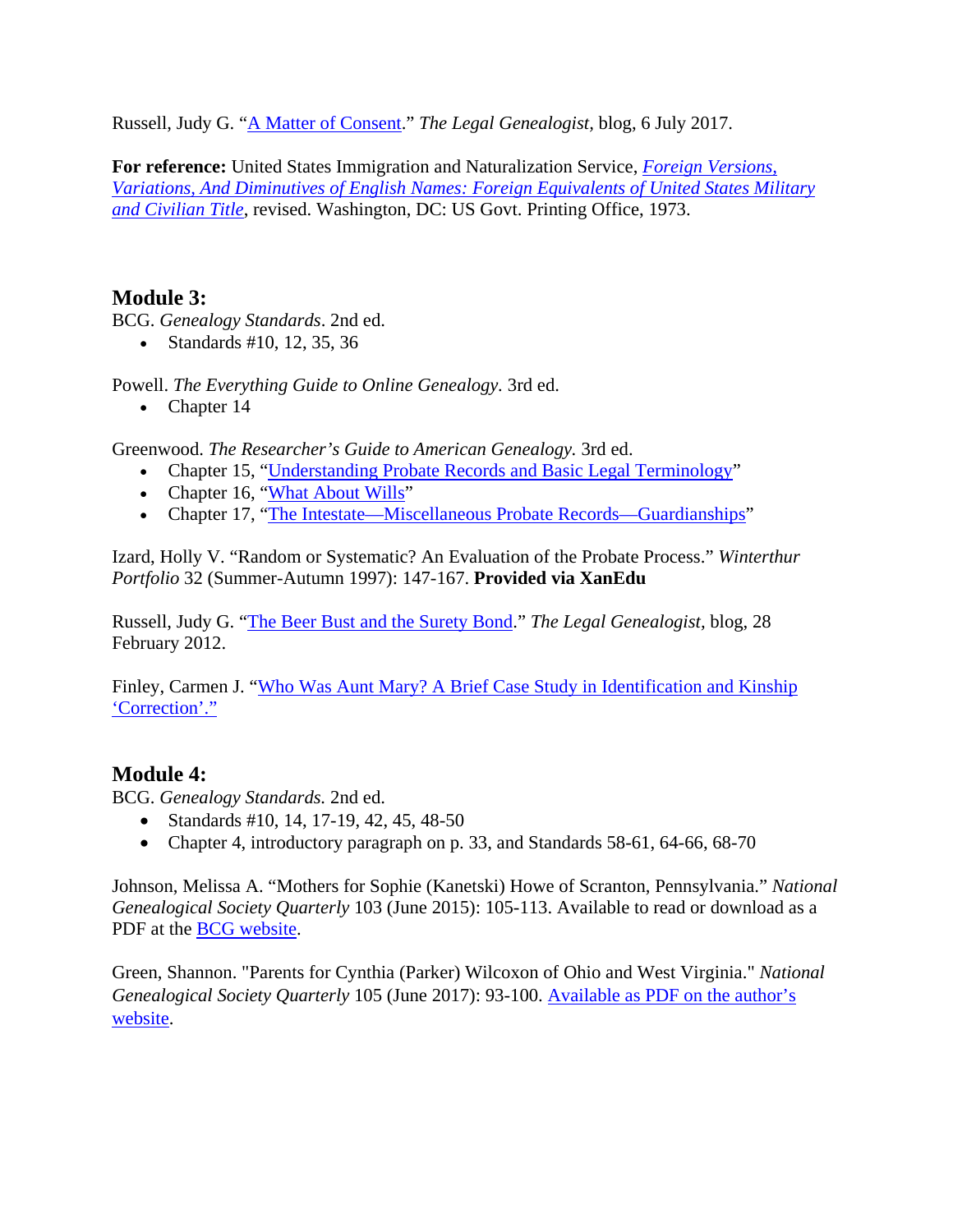#### **Module 5:**

BCG. *Genealogy Standards.* 2nd ed.

- Standards #19, 25, 27, 35-36, 40-48
- Standards #23, 29-33
- Standards #19,  $25-27$

Powell. *The Everything Guide to Online Genealogy.* 3rd ed.

- Database Search Strategies," pp. 53-56
- "Get Creative with Names," pp. 56-57
- "Unearth Wills and Estate Records," pp. 122–125 *read after Self-check Activity: Timelines*
- "Chase Down Court Records," pp. 125–127 *read after Self-check Activity: Timelines*
- "Land and Property Records," pp. 134–136 *read after Self-check Activity: Timelines*

Washington, Reginald. ["The Freedman's Savings and Trust Company and African American](http://www.archives.gov/publications/prologue/1997/summer/freedmans-savings-and-trust.html)  [Genealogical Research.](http://www.archives.gov/publications/prologue/1997/summer/freedmans-savings-and-trust.html)" *Prologue Magazine*: *Federal Records and African American History* 29, no. 2 (Summer 1997).

Leary, Helen F. M. ["Skillbuilding: Converting Records into Reliable Copies.](https://bcgcertification.org/skillbuilding-converting-records-into-reliable-copies/)" *OnBoard* 5 (May 1999): 20.

Mills, Elizabeth Shown. ["Transcribing Source Materials.](https://bcgcertification.org/skillbuilding-transcribing-source-materials/)" *OnBoard* 2 (January 1996): 8.

Russell, Judy G. ["Guardians for the](https://www.legalgenealogist.com/2012/03/01/guardians-for-the-kids/) Kids." *The Legal Genealogist,* blog, 1 March 2012.

Sullivan, Amanda. ["This Straightforward Technique Will Help You Uncover Missed Facts](https://familyhistorydaily.com/genealogy-help-and-how-to/ancestor-timeline/)  [About Your Ancestors."](https://familyhistorydaily.com/genealogy-help-and-how-to/ancestor-timeline/) *Family History Daily.*

Hatton, Stephen B. ["A Genealogical Timeline as a Research Tool."](https://bh9qf7dyqmpb4rk14s84y90-wpengine.netdna-ssl.com/wp-content/uploads/Complimentary-NGS-Magazine-Articles/Hatton_Genealogical_Timeline_42_2_2016.pdf) Originally published in *NGS Magazine.*

#### **Module 6:**

BCG. *Genealogy Standards.* 2nd ed.

- "Planning Research," Standards #9-18"
- Standards #25-27, 35-36
- Standards #62-71, 74

Powell. *The Everything Guide to Online Genealogy.* 3rd ed.

- A Research Log is Essential," pp. 24–25
- "Taking Good Notes Will Improve Results," pp. 25–26
- "Document Your Findings," pp. 31–33

DeGrazia, Laura Murphy. ["Planning Effective Research.](https://bcgcertification.org/skillbuilding-planning-effective-research/)" *OnBoard* 21 (September 2015): 17-18, 23.